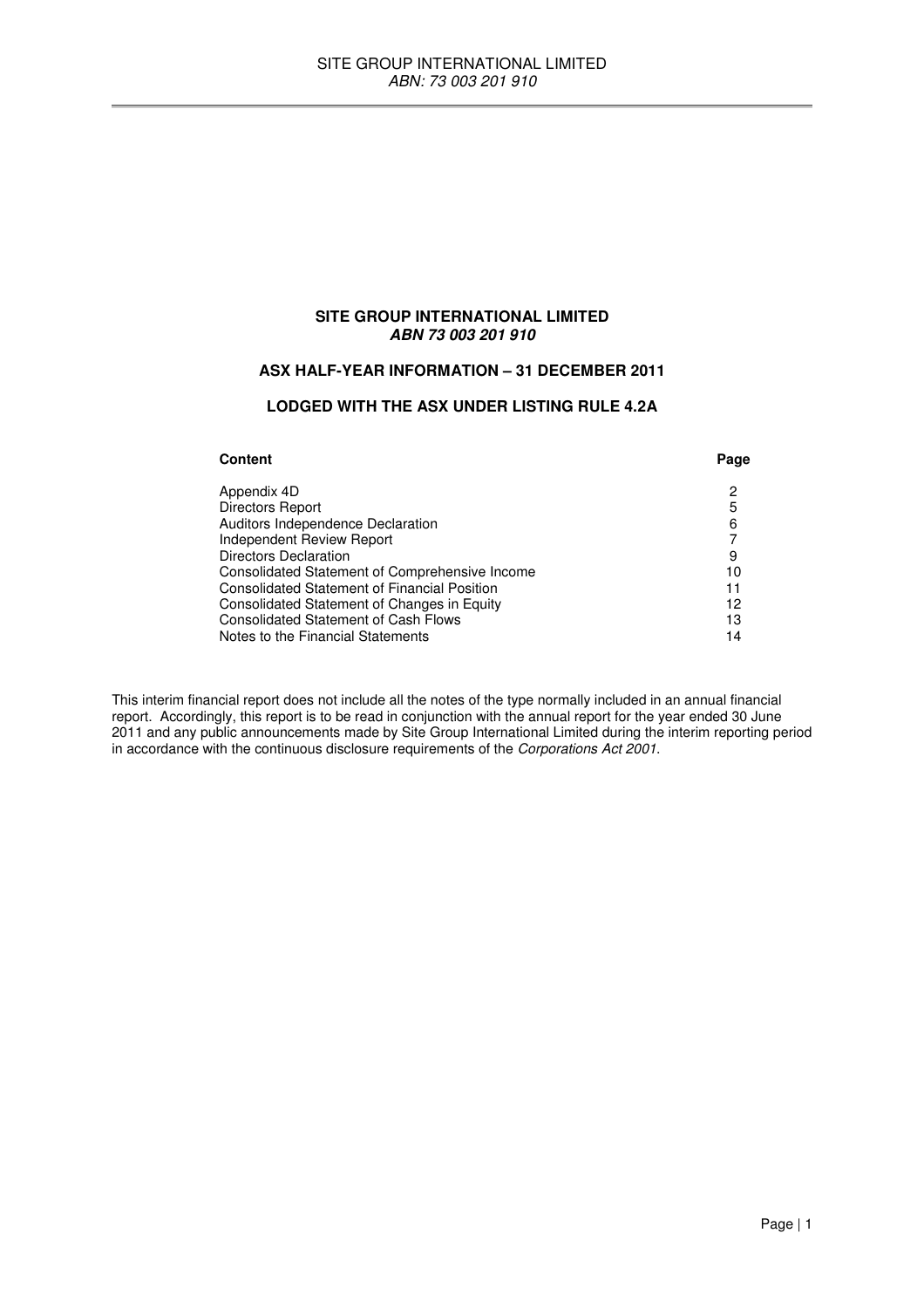### **APPENDIX 4D HALF-YEAR REPORT TO THE AUSTRALIAN STOCK EXCHANGE**

| Name of entity                          | Site Group International Limited |
|-----------------------------------------|----------------------------------|
| <b>ABN</b>                              | 73 003 201 910                   |
| <b>Half Year Ended</b>                  | l 31 December 2011               |
| Previous corresponding reporting period | 31 December 2010                 |

# **Results for Announcement to the Market**

|                                                                    | \$'000  | Percentage increase<br>/ (decrease) over<br>previous<br>corresponding<br>period |
|--------------------------------------------------------------------|---------|---------------------------------------------------------------------------------|
| Revenue from ordinary activities                                   | 1.071   | 108% increase                                                                   |
| Profit / (loss) from ordinary activities after tax attributable to | (3,255) | 37.0% decrease in loss                                                          |
| members                                                            |         |                                                                                 |
| Net Profit / (loss) for the period attributable to members         | (3,255) | 37.0% decrease in loss                                                          |
|                                                                    |         |                                                                                 |

| <b>Dividends</b>                                                                                         | Amount per security |                | Franked amount per security |
|----------------------------------------------------------------------------------------------------------|---------------------|----------------|-----------------------------|
| Final dividend                                                                                           | Nil                 |                | Not applicable              |
| Interim dividend                                                                                         | Nil                 |                |                             |
| Record date for determining entitlements to the<br>dividends (if any)                                    |                     | Not applicable |                             |
| Brief explanation of any of the figures reported above necessary to enable the figures to be understood: |                     |                |                             |
| Refer to director's report on page 5.                                                                    |                     |                |                             |

### **Dividends**

| Date the dividend is payable                            | Not applicable |
|---------------------------------------------------------|----------------|
| Record date to determine entitlement to the dividend    |                |
| Amount per security                                     |                |
| Total dividend                                          |                |
| Amount per security of foreign sourced dividend or      |                |
| distribution                                            |                |
| Details of any dividend reinvestment plans in operation |                |
| The last date for receipt of an election notice for     |                |
| participation in any dividend reinvestment plans.       |                |

# **NTA Backing**

|                                | <b>Current Period</b> | <b>Previous corresponding period</b> |
|--------------------------------|-----------------------|--------------------------------------|
| Net tangible asset backing per | 5.16cents             | 8.56 cents                           |
| ordinary security              |                       |                                      |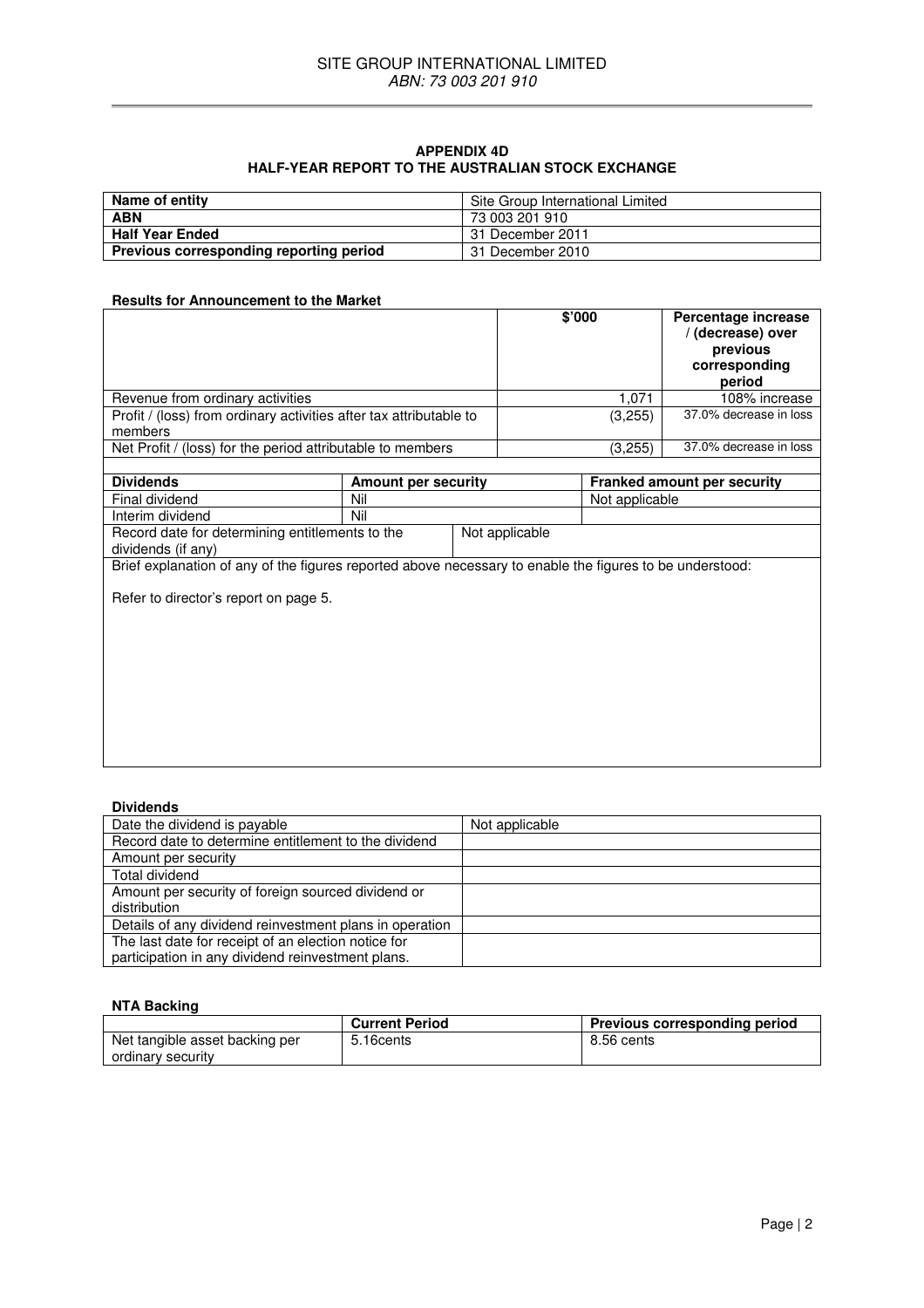### **APPENDIX 4D HALF-YEAR REPORT TO THE AUSTRALIAN STOCK EXCHANGE**

### **Control Gained Over Entities Having Material Effect**

| Name of entity (or group of entities)                       | Site Skills Group Pty Ltd |
|-------------------------------------------------------------|---------------------------|
| Date control gained                                         | 15 November 2011          |
| Contribution by entity to Consolidated profit / (loss)      | 832                       |
| from ordinary activities since the date in the current      |                           |
| period on which control was acquired                        |                           |
| Profit / (loss) from ordinary activities of the controlled  | Not applicable            |
| entity (or group of entities) for the whole of the previous |                           |
| corresponding period                                        |                           |

# **Foreign Entities Accounting Framework**

Same accounting principles have been applied for the subsidiary operating in the Philippines as the Australian entities.

### **Audit / Review Status**

| This report is based on accounts to which one of the following applies:<br>(Tick one)                         |                                          |  |
|---------------------------------------------------------------------------------------------------------------|------------------------------------------|--|
| The accounts have been audited                                                                                | The accounts have been subject to review |  |
| If the accounts are subject to audit dispute or qualification, a description of the dispute or qualification: |                                          |  |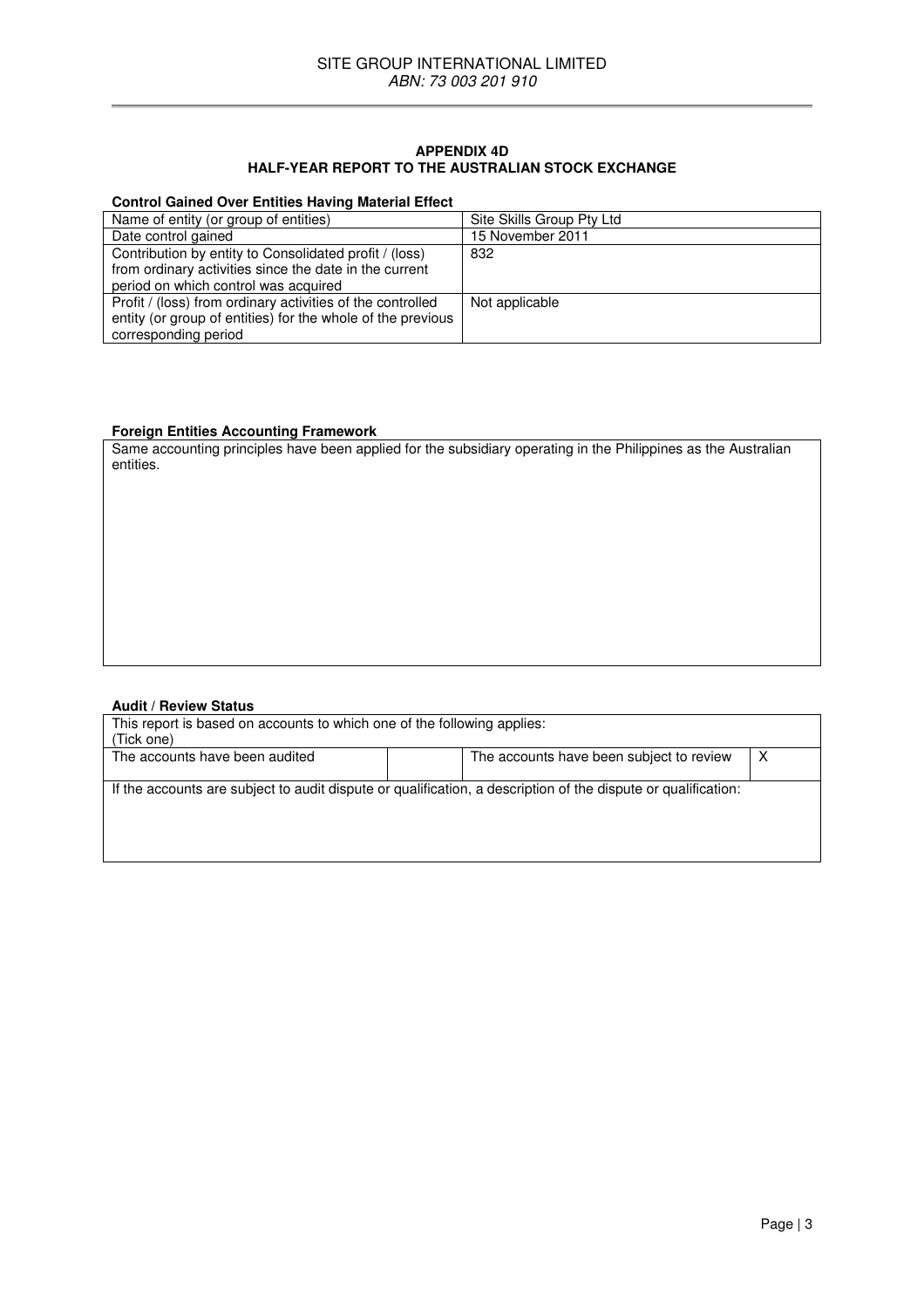### **APPENDIX 4D HALF-YEAR REPORT TO THE AUSTRALIAN STOCK EXCHANGE**

# **Attachments Forming Part of Appendix 4D**

| Attachment #                             | . .<br><b>Details</b> |                  |
|------------------------------------------|-----------------------|------------------|
|                                          |                       |                  |
|                                          |                       |                  |
|                                          |                       |                  |
| Signed by (Director / Company Secretary) |                       |                  |
| <b>Print Name</b>                        |                       | Vernon Wills     |
| Date                                     |                       | 27 February 2012 |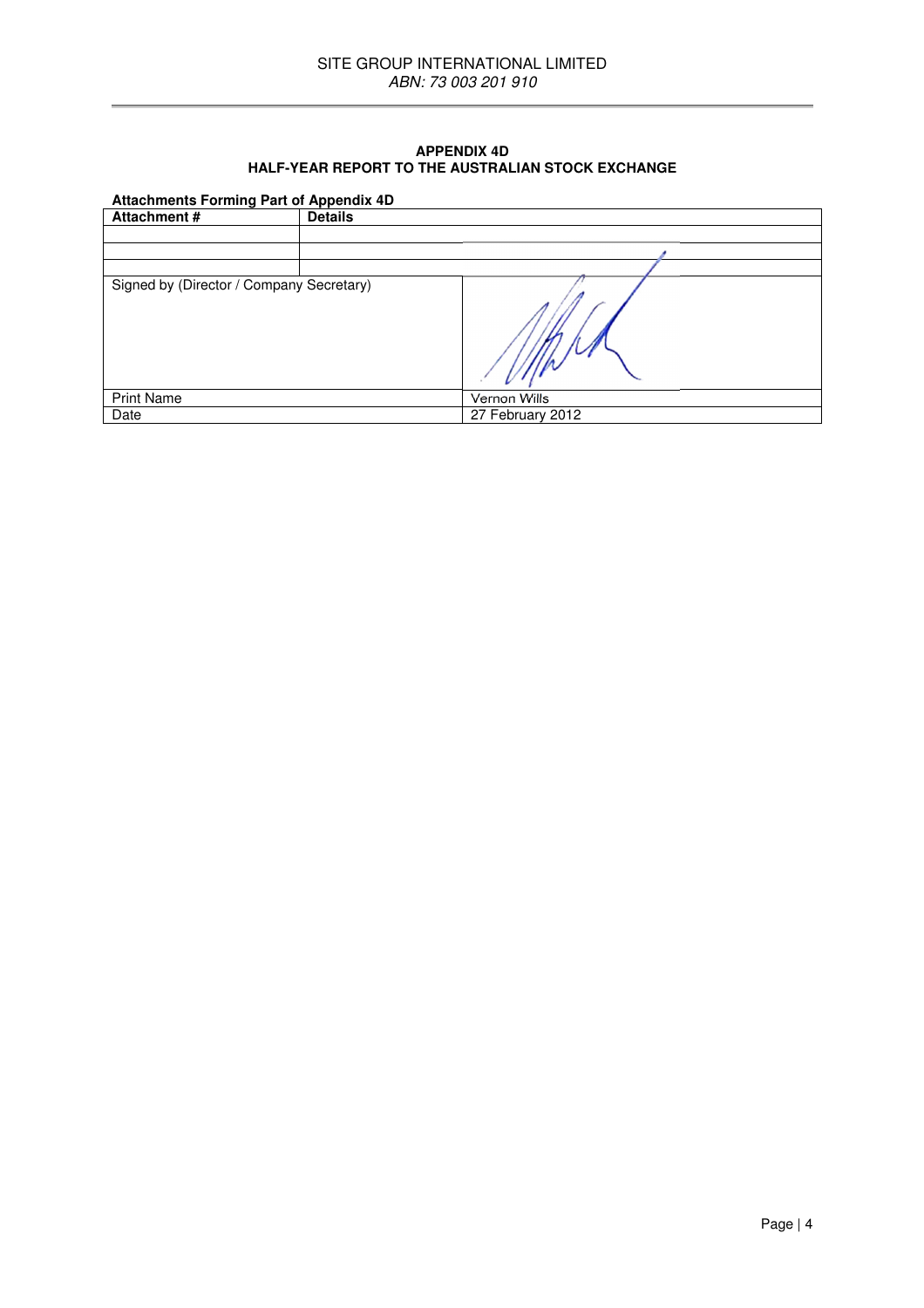### **DIRECTORS' REPORT**

Your Directors submit their report for the half-year ended 31 December 2011.

### **Directors**

The names of the directors of the Company in office during the half-year and until the date of this report are:

Directors: Vernon Wills Nicasio Alcantra Darryl Somerville (appointed 02/08/2011) Shaun Scott (appointed 02/08/2011) David Hutchison (resigned 31/07/2011)

### **Principal Activities**

The principal activity of the consolidated entity during the half-year was the provision of vocational education. There has been no significant change in the principal activity during the year.

#### **Review of operations and results**

For the half-year ended 31 December 2011, Site Group International Limited reported a loss after tax of \$3,254,811 compared to a \$5,168,910 loss in the previous corresponding period. Operating loss before income tax was \$3,250,329 for the period (2010: \$5,167,075).

Total revenue from operations was \$1,070,689 (2010: \$514,606).

This trading period has seen the acquisition of the Sun Coast Training and Accreditation business in Queensland and the agreed acquisition of CYBA Services in the Philippines. These businesses will greatly enhance both the breadth and scope of the Group's operations.

Site has negotiated leases for two training centres, one in Gladstone and the other in Perth. These centres are ideally located for the strategic delivery of training to mining, maintenance and construction sectors. Both locations will be fully operational by April 2012.

### **Capital raising**

On 27<sup>th</sup> October, 2011 Site successfully completed a convertible note issue. All conversion notices were received within two weeks after issue of the convertible notes in accordance with the terms of the issues. Site used the opportunity to raise funds through a convertible note to meet its obligations and take advantage of expansion opportunities which had become available.

Site conducted a fully underwritten rights issue on similar terms to that of the convertible note so that existing shareholders were provided with an opportunity to participate. The non-renounceable rights issue was concluded in December 2011 and was well supported by shareholders.

#### **Dividends**

Subsequent to 31 December 2011, the Directors have not recommended the payment of an interim dividend.

### **Earnings (loss) per share**

Basic earnings (loss) per share for the financial half-year is (2.27) cents (2010: (5.39) cents).

#### **Auditor independence**

The Auditor's Independence Declaration to the Directors of Site Group International Limited, which forms part of the Directors' Report, is set out on page 6 of this report.

Signed in accordance with a resolution of the Directors this 27th day of February 2012.

 $)$  $)$  $)$  $\mathcal{V}$  ) ............................................................ ) Vernon Wills - Director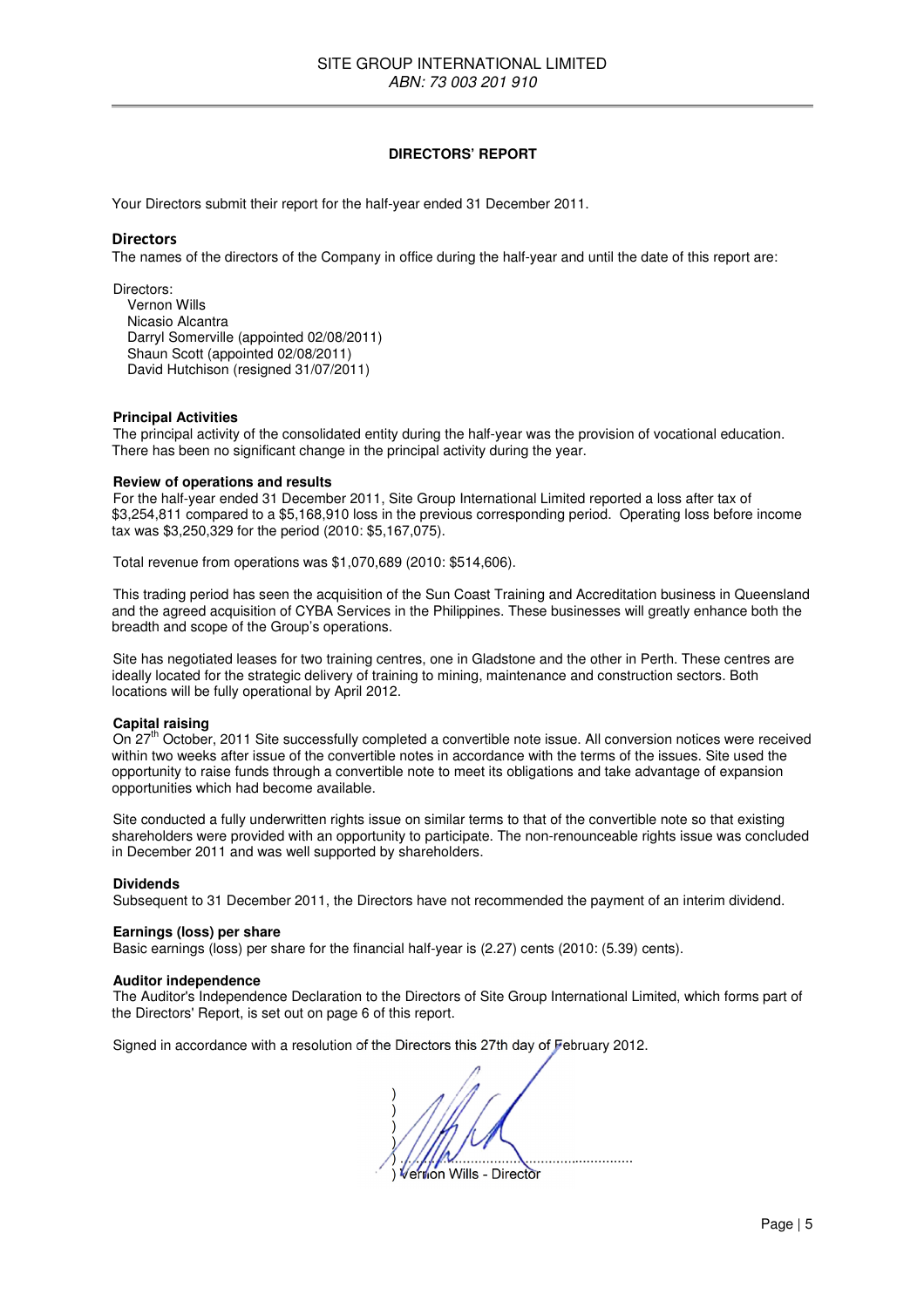

Ernst & Young Building 121 King William Street<br>Adelaide SA 5000 Australia GPO Box 1271 Adelaide SA 5001

Tel: +61 8 8417 1600 Fax: +61 8 8417 1775 www.ey.com/au

# **Auditor's Independence Declaration to the Directors of Site Group International Limited**

In relation to our review of the financial report of Site Group International Limited for the half-year ended 31 December 2011, to the best of my knowledge and belief, there have been no contraventions of the auditor independence requirements of the *Corporations Act 2001* or any applicable code of professional conduct.

lang  $C$ ast +

Ernst & Young

Mark Phelps

Partner Adelaide 27 February 2012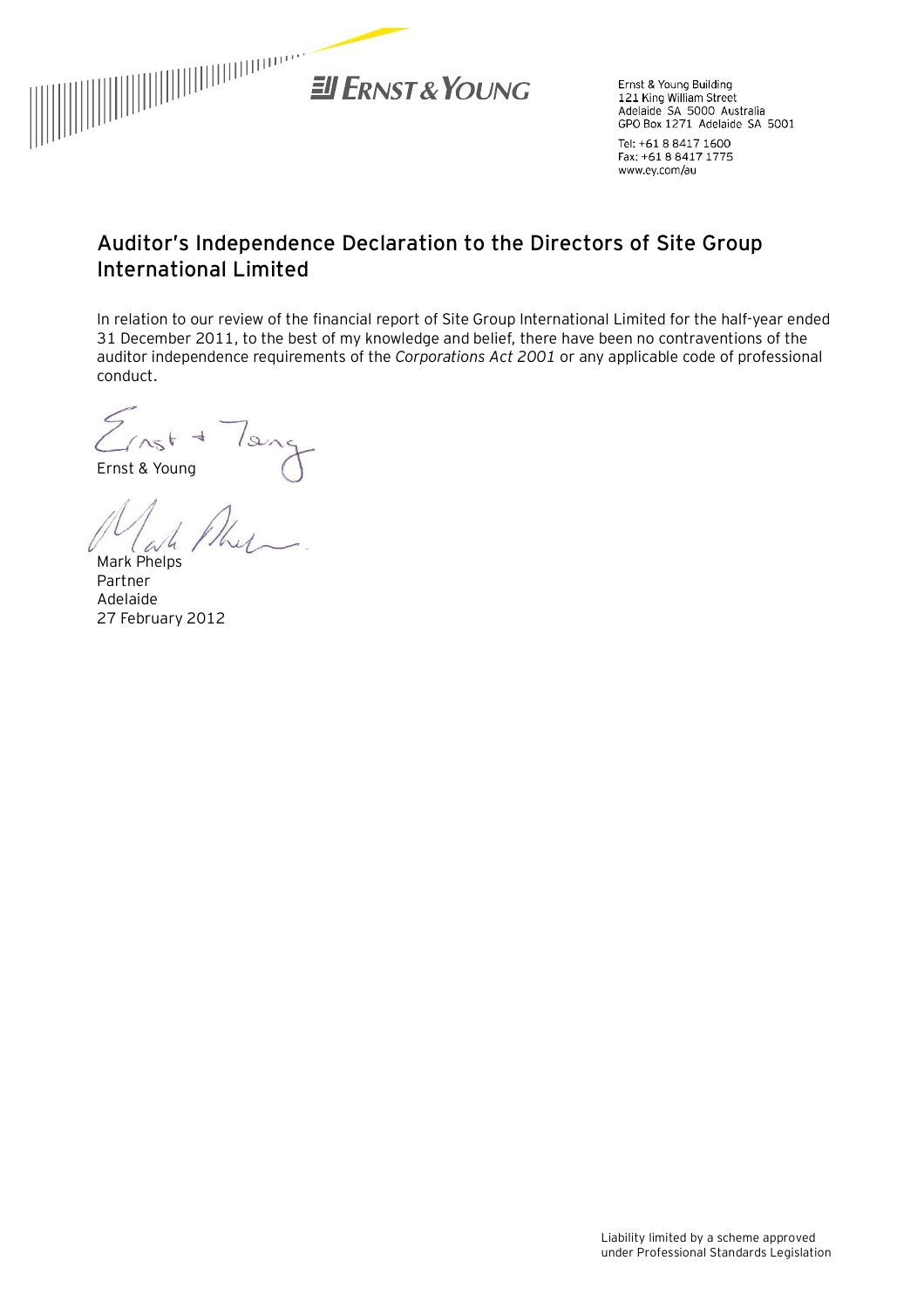

Frnst & Young Building 121 King William Street Adelaide SA 5000 Australia GPO Box 1271 Adelaide SA 5001

Tel: +61 8 8417 1600 Fax: +61 8 8417 1775 www.ey.com/au

To the members of Site Group International Limited

# **Report on the Half-Year Financial Report**

We have reviewed the accompanying half-year financial report of Site Group International Limited, which comprises the statement of financial position as at 31 December 2011, the statement of comprehensive income, statement of changes in equity and statement of cash flows for the half-year ended on that date, other selected explanatory notes, and the directors' declaration of the consolidated entity comprising the company and the entities it controlled at the half-year end or from time to time during the half-year.

# Directors' Responsibility for the Half-Year Financial Report

The directors of the company are responsible for the preparation of the half-year financial report that gives a true and fair view in accordance with Australian Accounting Standards and the *Corporations Act 2001* and for such internal controls as the directors determine are necessary to enable the preparation of the half-year financial report that is free from material misstatement, whether due to fraud or error.

# Auditor's Responsibility

Our responsibility is to express a conclusion on the half-year financial report based on our review. We conducted our review in accordance with Auditing Standard on Review Engagements ASRE 2410 *Review of a Financial Report Performed by the Independent Auditor of the Entity*, in order to state whether, on the basis of the procedures described, we have become aware of any matter that makes us believe that the financial report is not in accordance with the *Corporations Act 2001* including: giving a true and fair view of the consolidated entity's financial position as at 31 December 2011 and its performance for the halfyear ended on that date; and complying with Accounting Standard AASB 134 *Interim Financial Reporting* and the *Corporations Regulations 2001* . As the auditor of Site Group International Limited and the entities it controlled during the half-year, ASRE 2410 requires that we comply with the ethical requirements relevant to the audit of the annual financial report.

A review of a half-year financial report consists of making enquiries, primarily of persons responsible for financial and accounting matters, and applying analytical and other review procedures. A review is substantially less in scope than an audit conducted in accordance with Australian Auditing Standards and consequently does not enable us to obtain assurance that we would become aware of all significant matters that might be identified in an audit. Accordingly, we do not express an audit opinion.

# Independence

In conducting our review, we have complied with the independence requirements of the *Corporations Act 2001*. We have given to the directors of the company a written Auditor's Independence Declaration, a copy of which is included in the Directors' Report.

# Conclusion

Based on our review, which is not an audit, we have not become aware of any matter that makes us believe that the half-year financial report of Site Group International Limited is not in accordance with the *Corporations Act 2001*, including:

- a) giving a true and fair view of the consolidated entity's financial position as at 31 December 2011 and of its performance for the half-year ended on that date; and
- b) complying with Accounting Standard AASB 134 *Interim Financial Reporting* and the *Corporations Regulations 2001*.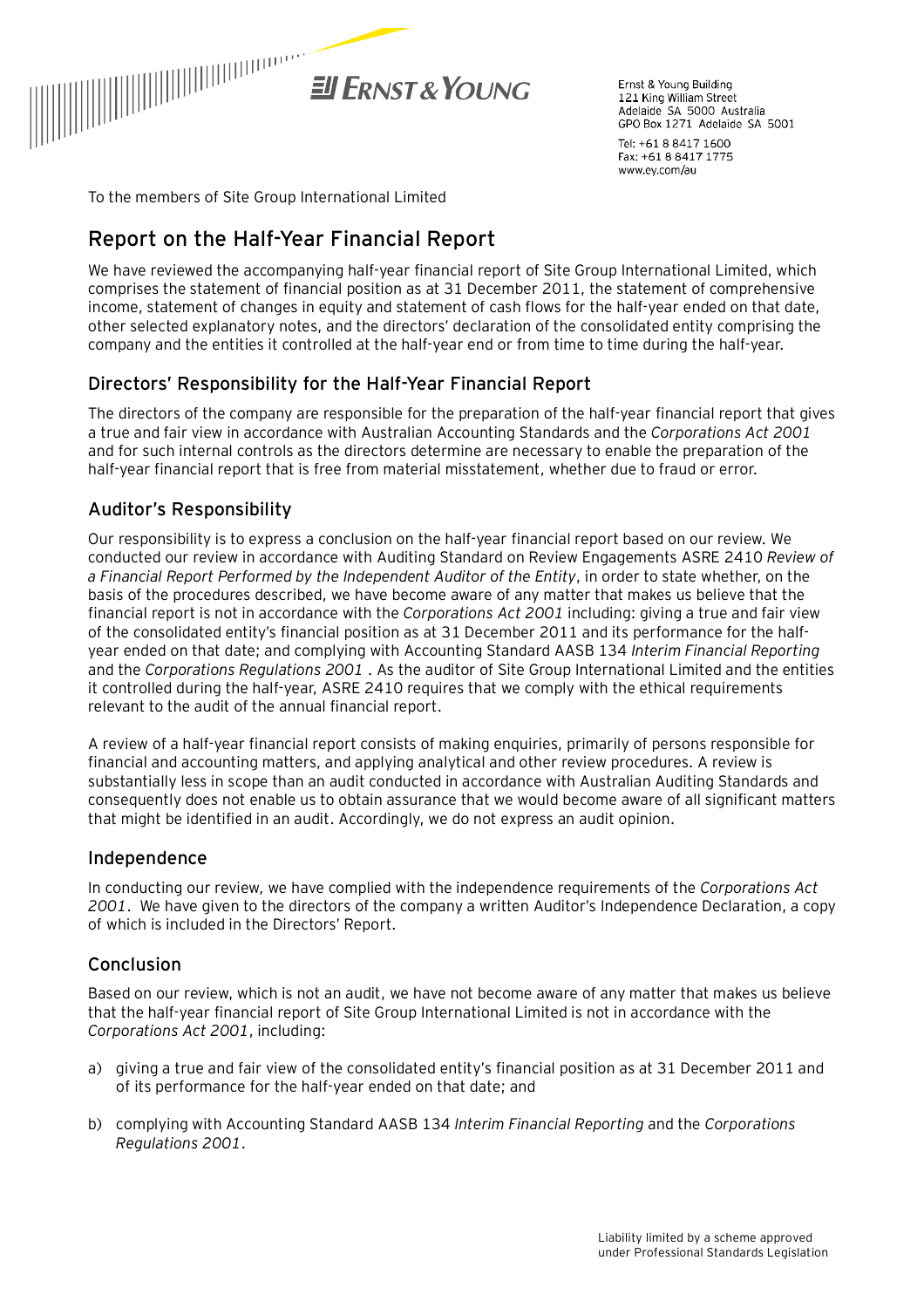

# **Material Uncertainty Regarding Continuation as a Going Concern**

Without qualification to the conclusion expressed above, we draw attention to the following matter. As a result of the matters described in Note 1: Going Concern to the financial report, there is significant uncertainty whether the group will be able to continue as a going concern and therefore whether it will be able to pay its debts as and when they fall due and realise its assets and extinguish its liabilities in the normal course of business in the amounts stated in the financial report. The financial report does not include any adjustments relating to the recoverability and classification of recorded asset amounts or to the amounts and classification of liabilities that might be necessary should the group not continue as a going concern.

 $Z_{nst}$  $|s\rangle$ 

Ernst & Young

Mark Phelps Partner Adelaide 27 February 2012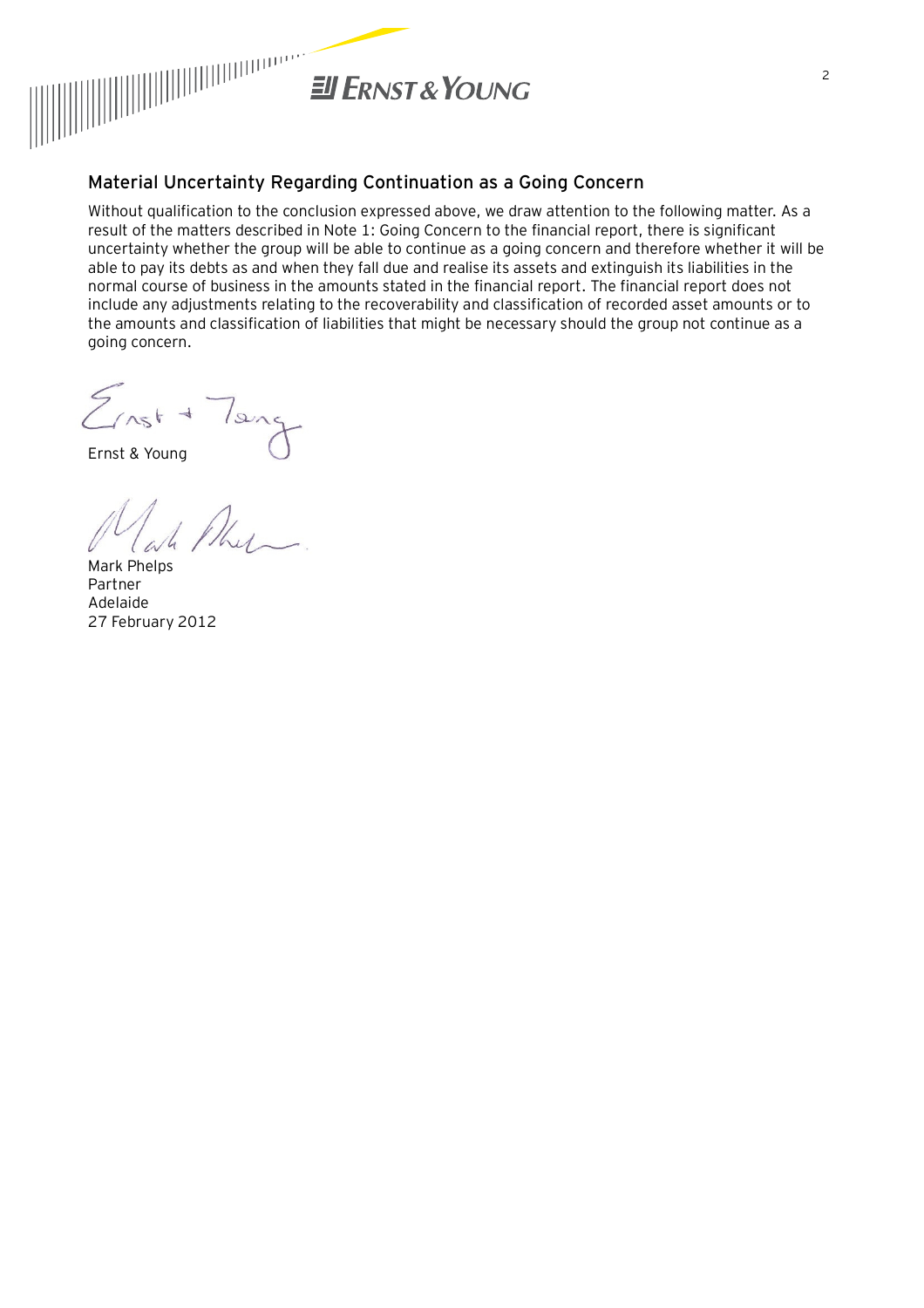### **DIRECTORS DECLARATION**

In accordance with a resolution of the directors of Site Group International Limited, I state that:

In the opinion of the directors:

- (a) the financial statements and notes of the consolidated entity are in accordance with the Corporations Act 2001, including :
	- (i) giving a true and fair view of the financial position of the consolidated entity as at 31 December 2011 and of their performance as represented by the results of their operations and their cash flows for the half-year ended on that date; and
	- (ii) compliance with Accounting Standard AASB 134 'Interim Financial Reporting' and the Corporations Regulations 2001; and
- (b) there are reasonable grounds to believe that the company will be able to pay its debts as and when they become due and payable.

On behalf of the Board.

Vernon Wills Director 27 February 2012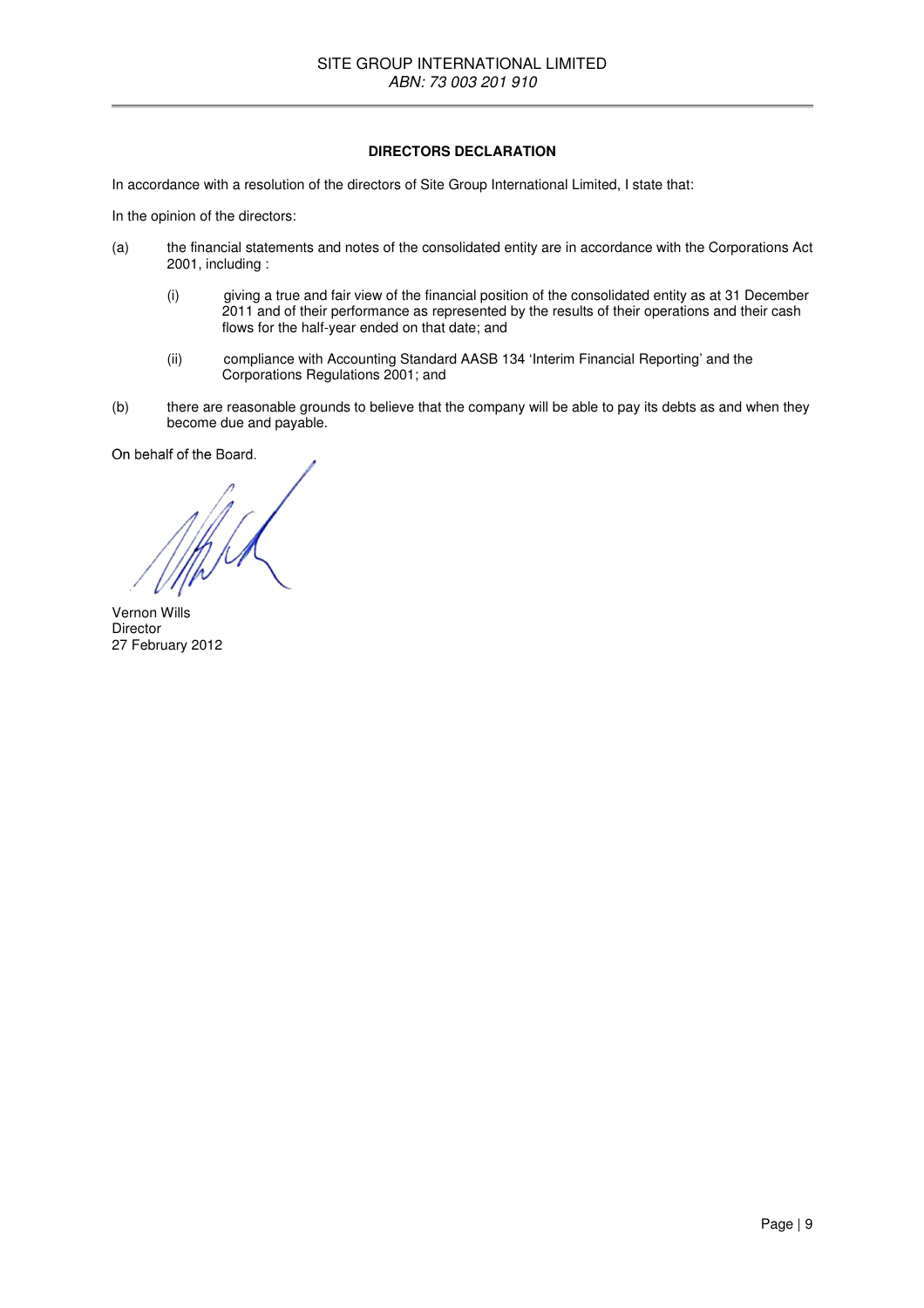# **CONSOLIDATED STATEMENT OF COMPREHENSIVE INCOME FOR THE HALF-YEAR ENDED 31 DECEMBER 2011**

|                                                |                 | <b>Consolidated Group</b> |  |  |
|------------------------------------------------|-----------------|---------------------------|--|--|
|                                                |                 |                           |  |  |
| <b>Note</b>                                    | Half-year ended | Half-year ended           |  |  |
|                                                | 31 Dec 2011     | 31 Dec 2010               |  |  |
|                                                | \$              | \$                        |  |  |
| <b>Continuing operations</b>                   |                 |                           |  |  |
| Revenue                                        | 1,070,689       | 514,606                   |  |  |
| Interest Income - external                     | 10,615          |                           |  |  |
| Interest Income - related parties              | 1,163           |                           |  |  |
| Cost of sales                                  | (534, 289)      | (390, 819)                |  |  |
| Gross Profit (Loss)                            | 548,178         | 123,787                   |  |  |
| Employee benefits expense                      | (1,715,175)     | (1,415,832)               |  |  |
| Depreciation and amortisation expense          | (274, 097)      | (218, 880)                |  |  |
| Finance costs                                  | (35, 270)       | (8,591)                   |  |  |
| Other expenses                                 | (1,654,367)     | (2, 139, 850)             |  |  |
| Occupancy expenses                             | (440,007)       | (341, 650)                |  |  |
| Foreign currency loss / (gain)                 | 320,409         | (1, 166, 059)             |  |  |
| Loss before Tax                                | (3,250,329)     | (5, 167, 075)             |  |  |
| Income Tax benefit / (expense)                 | (4, 482)        | (1,835)                   |  |  |
| Loss for the period from continuing operations | (3,254,811)     | (5, 168, 910)             |  |  |
| Loss for the period                            | (3,254,811)     | (5, 168, 910)             |  |  |
| <b>Other Comprehensive Income</b>              |                 |                           |  |  |
| Translation of foreign operations              | (191, 404)      | 338,666                   |  |  |
| Employee share benefits                        |                 | 193,394                   |  |  |
| Total Other Comprehensive Income               | (191, 404)      | 532,060                   |  |  |
| <b>Total Comprehensive Income</b>              | (3, 446, 215)   | (4,636,850)               |  |  |
| Earnings (loss) per share                      |                 |                           |  |  |
| Basic and diluted (cents per share)            | (2.27)          | (5.39)                    |  |  |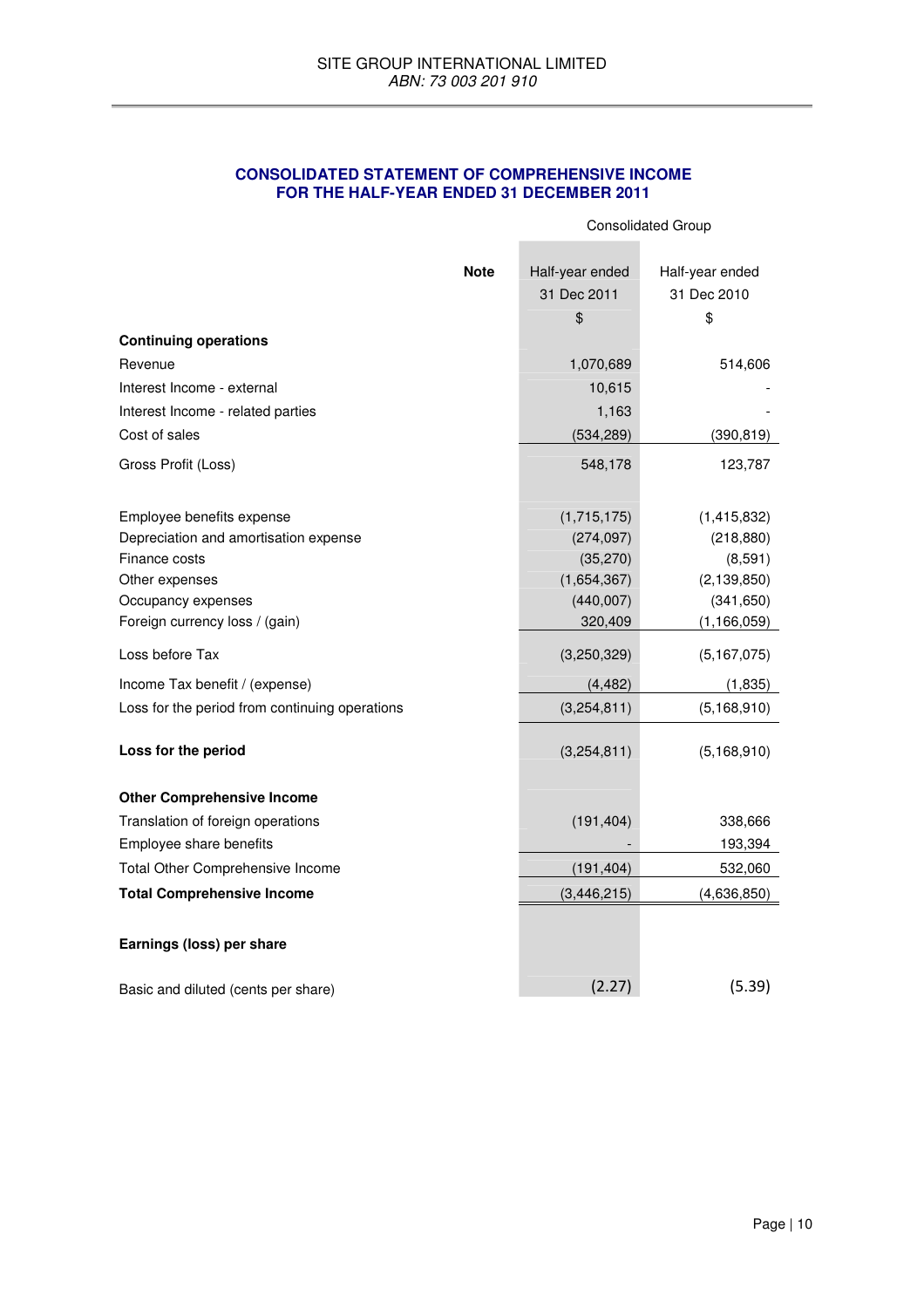### **STATEMENT OF FINANCIAL POSITION AS AT 31 DECEMBER 2011**

|                                                            |             | <b>Consolidated Group</b> |                  |  |
|------------------------------------------------------------|-------------|---------------------------|------------------|--|
|                                                            | <b>Note</b> | Half-year ended           | Year ended       |  |
|                                                            |             | 31 Dec 2011               | 30 Jun 2011      |  |
|                                                            |             | \$                        | \$               |  |
| <b>Assets</b>                                              |             |                           |                  |  |
| <b>Current Assets</b>                                      |             |                           |                  |  |
| Cash and cash equivalents                                  |             | 3,984,016                 | 409,449          |  |
| Trade and other receivables                                |             | 387,154                   | 171,828          |  |
| Inventories                                                |             | 79,043                    | 99,515           |  |
| Other assets                                               |             | 27,066                    | 114,977          |  |
| <b>Total Current Assets</b>                                |             | 4,477,279                 | 795,769          |  |
| <b>Non-Current Assets</b>                                  |             |                           |                  |  |
| Property, plant and equipment                              |             | 5,296,972                 | 4,810,628        |  |
| Intangible assets                                          |             | 638,155                   |                  |  |
| Other non-current assets                                   |             | 417,461                   | 324,170          |  |
| <b>Total Non-Current Assets</b>                            |             | 6,352,588                 | 5,134,798        |  |
| <b>Total Assets</b>                                        |             | 10,829,867                | 5,930,567        |  |
| <b>Liabilities</b>                                         |             |                           |                  |  |
| <b>Current Liabilities</b>                                 |             |                           |                  |  |
|                                                            |             |                           |                  |  |
| Trade and other payables<br><b>Current tax liabilities</b> |             | 2,628,646<br>4,469        | 1,937,543        |  |
| Provisions                                                 |             | 154,439                   | 8,502<br>112,756 |  |
| <b>Total Current Liabilities</b>                           |             | 2,787,554                 | 2,058,801        |  |
|                                                            |             |                           |                  |  |
| <b>Non-Current Liabilities</b>                             |             |                           |                  |  |
| Other provisions                                           |             | 19,426                    | 13,036           |  |
| <b>Total Non-Current Liabilities</b>                       |             | 19,426                    | 13,036           |  |
| <b>Total Liabilities</b>                                   |             | 2,806,980                 | 2,071,837        |  |
| <b>Net Assets</b>                                          |             | 8,022,887                 | 3,858,730        |  |
|                                                            |             |                           |                  |  |
| <b>Equity</b>                                              |             |                           |                  |  |
| Issued capital                                             |             | 24,223,706                | 16,587,918       |  |
| Reserves                                                   |             | 601,442                   | 818,262          |  |
| Retained earnings                                          |             | (16,802,261)              | (13, 547, 450)   |  |
| <b>Total Equity</b>                                        |             | 8,022,887                 | 3,858,730        |  |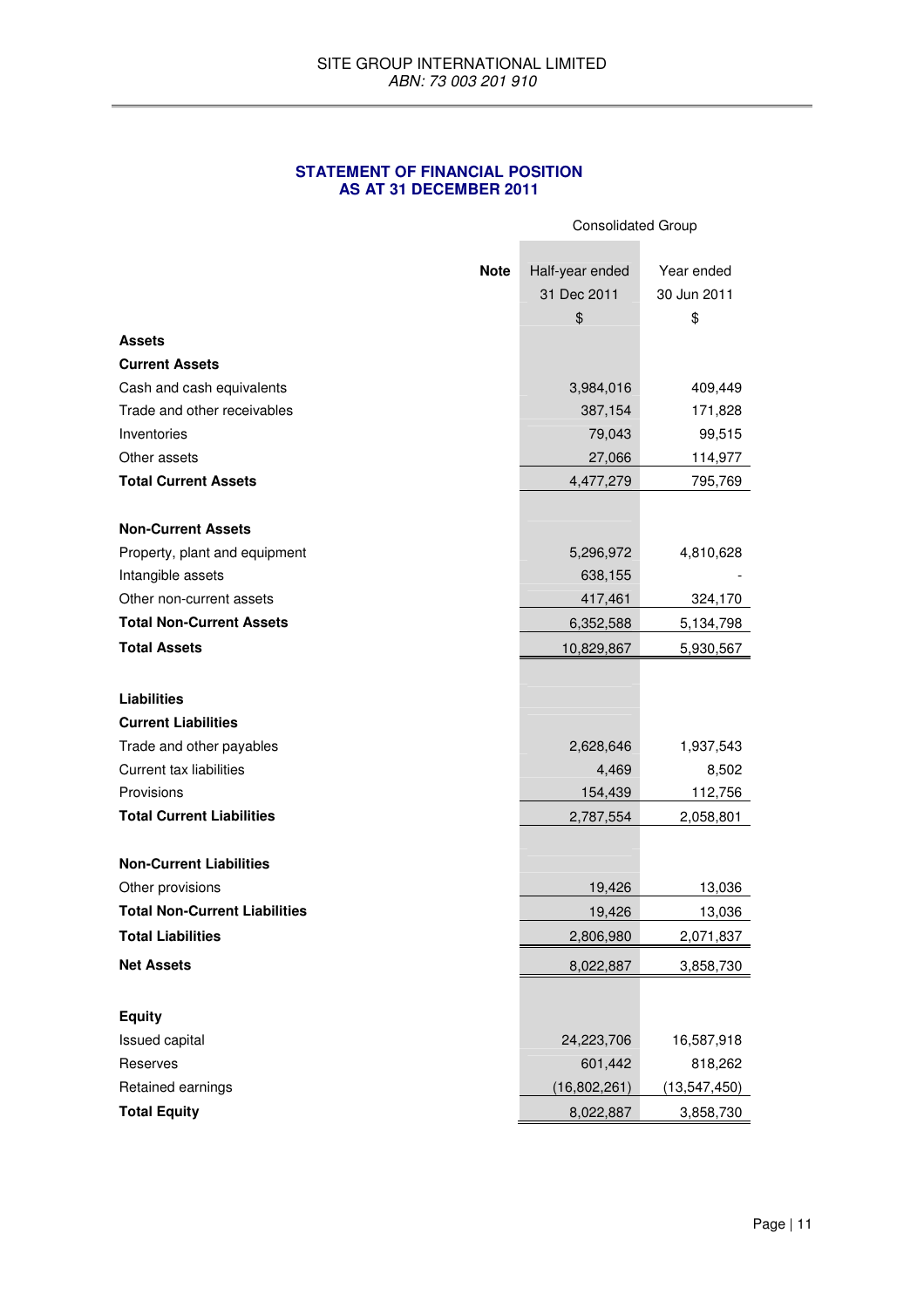# **STATEMENT OF CHANGES IN EQUITY FOR THE HALF-YEAR ENDED 31 DECEMBER 2011**

|                                                                               | <b>Share Capital</b> |                      |                                               | Reserves          |               |
|-------------------------------------------------------------------------------|----------------------|----------------------|-----------------------------------------------|-------------------|---------------|
|                                                                               | Ordinary             | Retained<br>Earnings | Foreign<br>Currency<br>Translation<br>Reserve | Option<br>Reserve | Total         |
| <b>Consolidated Group</b>                                                     | \$                   | \$                   | \$                                            | \$                | $\frac{1}{2}$ |
| Balance at 1 July 2010                                                        | 8,473,497            | (3,647,546)          | (71, 665)                                     | 141,248           | 4,895,534     |
| <b>Comprehensive income</b><br>Profit for the year                            |                      | (9,899,904)          |                                               |                   | (9,899,904)   |
| Other comprehensive income for the year                                       |                      |                      | 540,012                                       |                   | 540,012       |
| Total comprehensive income for the year                                       |                      | (9,899,904)          | 540,012                                       |                   | (9,359,892)   |
| Transactions with owners, in their capacity as owners,<br>and other transfers |                      |                      |                                               |                   |               |
| Shares issued during the year                                                 | 6,815,000            |                      |                                               |                   | 6,815,000     |
| <b>Transaction costs</b>                                                      | (519, 103)           |                      |                                               |                   | (519, 103)    |
| Liabilities Converted to Equity                                               | 324,224              |                      |                                               |                   | 324,224       |
| Shares issued on reverse acquisition of<br>Lazco Ltd                          | 1,494,300            |                      |                                               |                   | 1,494,300     |
| Share-based Payments                                                          |                      |                      |                                               | 208,667           | 208,667       |
| Total transactions with owners and other transfers                            | 8,114,421            | ÷,                   | $\overline{\phantom{a}}$                      | 208,667           | 8,323,088     |
| Balance at 30 June 2011                                                       | 16,587,918           | (13, 547, 450)       | 468,347                                       | 349,915           | 3,858,730     |
| Balance at 1 July 2011                                                        | 16,587,918           | (13, 547, 450)       | 468,347                                       | 349,915           | 3,858,730     |
| <b>Comprehensive income</b>                                                   |                      |                      |                                               |                   |               |
| Profit for the period                                                         |                      | (3,254,811)          |                                               |                   | (3,254,811)   |
| Other comprehensive income for the year                                       |                      |                      | (191, 404)                                    |                   | (191, 404)    |
| Total comprehensive income for the year                                       | $\overline{a}$       | (3,254,811)          | (191, 404)                                    |                   | (3,446,215)   |
| Transactions with owners, in their capacity as owners,<br>and other transfers |                      |                      |                                               |                   |               |
| Shares issued during the period                                               | 8,223,200            |                      |                                               |                   | 8,223,200     |
| Shares to be issued                                                           | 70,000               |                      |                                               |                   | 70,000        |
| <b>Transaction costs</b>                                                      | (657, 412)           |                      |                                               |                   | (657, 412)    |
| <b>Share-based Payments</b>                                                   |                      |                      |                                               | (25, 416)         | (25, 416)     |
| Total transactions with owners and other transfers                            | 7,635,788            | ä,                   | $\overline{a}$                                | (25, 416)         | 7,610,372     |
| <b>Balance at 31 December 2011</b>                                            | 24,223,706           | (16,802,261)         | 276,943                                       | 324,499           | 8,022,887     |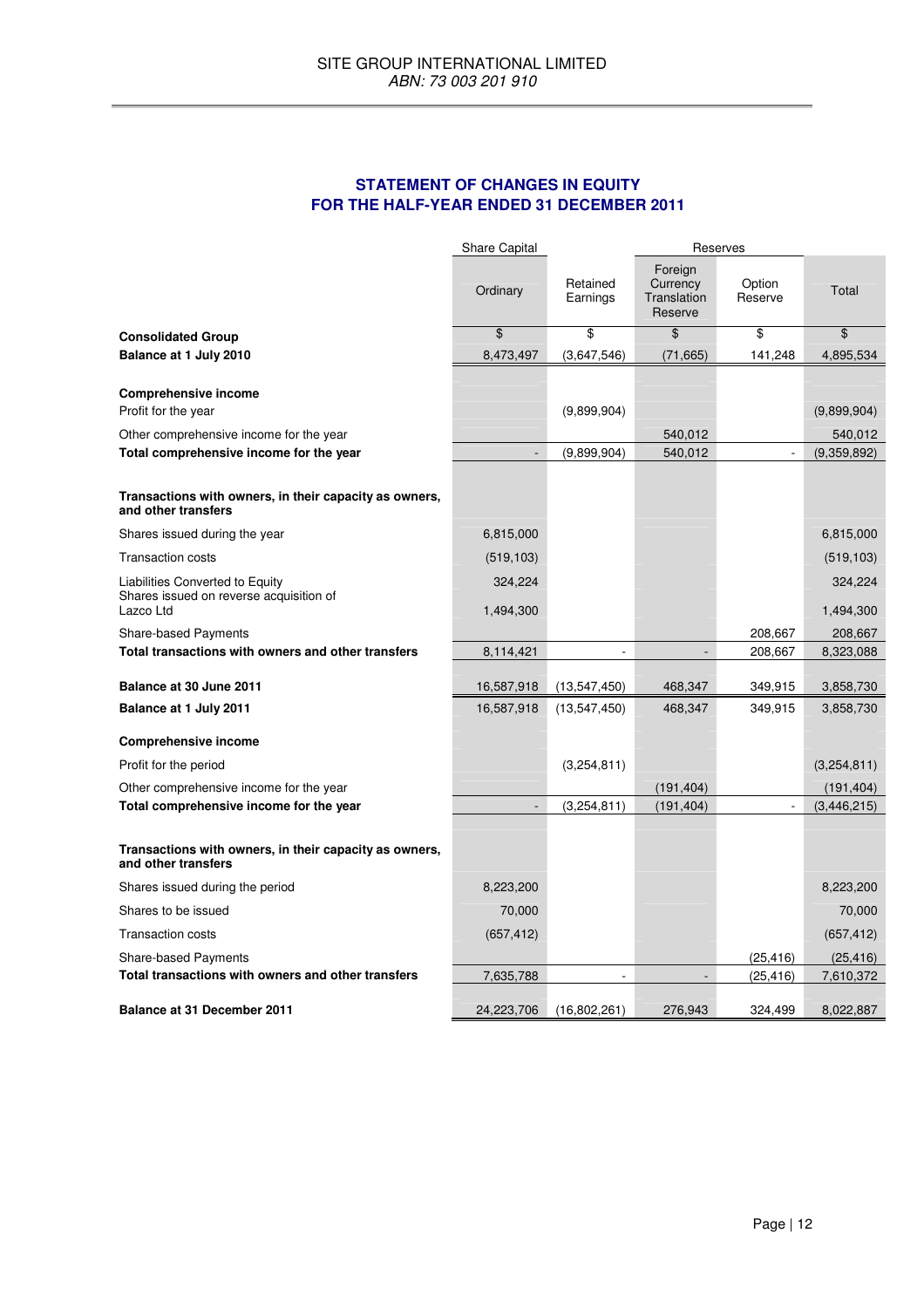# **STATEMENT OF CASH FLOWS FOR THE HALF-YEAR ENDED 31 DECEMBER 2011**

|                                                                 | <b>Consolidated Group</b>                                                    |                  |
|-----------------------------------------------------------------|------------------------------------------------------------------------------|------------------|
|                                                                 | Half-year ended<br>Half-year ended<br>31 Dec 2011<br>31 Dec 2010<br>\$<br>\$ |                  |
|                                                                 |                                                                              |                  |
| <b>Cash Flows From Operating Activities</b>                     |                                                                              |                  |
| Receipts from customers                                         | 877,505                                                                      | 1,038,500        |
| Payments to suppliers and employees<br>Interest received        | (3,765,580)<br>11,778                                                        | (2,343,493)      |
| Finance costs                                                   | (35, 270)                                                                    | 8,803<br>(8,591) |
| Income tax paid                                                 | (8, 515)                                                                     | (4, 543)         |
| Net cash provided by/(used in) operating activities             | (2,920,081)                                                                  | (1,309,324)      |
|                                                                 |                                                                              |                  |
|                                                                 |                                                                              |                  |
| <b>Cash Flows From Investing Activities</b>                     |                                                                              |                  |
| Purchase of property, plant and equipment                       | (78, 432)                                                                    | (321, 961)       |
| Payment for business/subsidiary, net of cash acquired           | (1,000,000)                                                                  | 670,000          |
| Net cash provided by/(used in) investing activities             | (1,078,432)                                                                  | 348,039          |
|                                                                 |                                                                              |                  |
| <b>Cash Flows From Financing Activities</b>                     |                                                                              |                  |
| Proceeds from issue of shares                                   | 8,223,200                                                                    | 6,675,000        |
| <b>Transaction Costs on Shares</b>                              | (657, 412)                                                                   | (70, 185)        |
| Net cash provided by/(used in) financing activities             | 7,565,788                                                                    | 6,604,815        |
| Net increase(decrease) in cash held                             | 3,567,274                                                                    | 5,643,530        |
| Effect of exchange rates on cash holdings in foreign currencies | 7,293                                                                        | (1, 166, 059)    |
| Cash and cash equivalents at beginning of financial year        | 409,449                                                                      | 55,055           |
| Cash and cash equivalents at end of financial year              | 3,984,016                                                                    | 4,532,526        |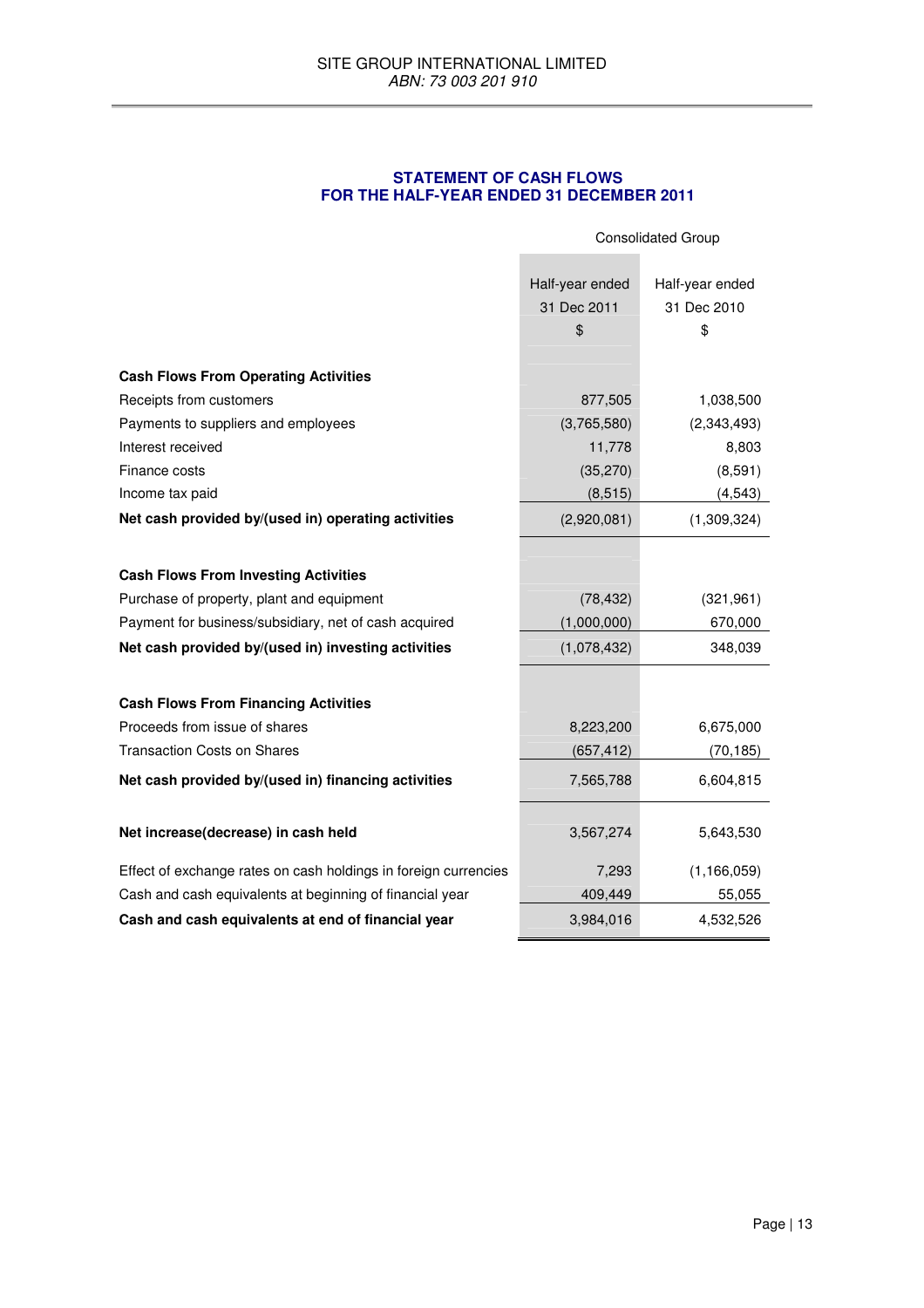### **Notes to the Financial Statements For The Half-Year Ended 31 December 2010**

### **1 Significant accounting policies**

### **Reporting entity**

Site Group International Limited is a company domiciled in Australia. The consolidated interim financial report of the company as at and for the six months ended 31 December 2011 comprises the company and its subsidiaries (together referred to as 'the consolidated entity').

### **Statement of compliance**

The half-year financial report is a general purpose financial report prepared in accordance with the Corporations Act 2001 and AASB 134 Interim Financial Reporting. Compliance with AASB 134 ensures compliance with International Financial Reporting Standard IAS 34 Interim Financial Reporting. The half-year financial report does not include notes of the type normally included in an annual financial report and shall be read in conjunction with the most recent annual financial report.

The consolidated interim financial report was approved by the Board of Directors on 27 February 2012.

#### **Basis of preparation**

The financial statements have been prepared on the basis of historical cost. Cost is based on the fair values of the consideration given in exchange for assets. All amounts are presented in Australian dollars, unless noted.

The accounting policies and methods of computation adopted in the preparation of the half-year financial report are consistent with those adopted and disclosed in the company's 2011 annual financial report for the financial year ended 30 June 2011, except for the impact of the Standards and Interpretations described below. These accounting policies are consistent with Australian Accounting Standards and with International Financial Reporting Standards.

The Group has adopted all of the new and revised Standards and Interpretations issued by the Australian Accounting Standards Board (the AASB) that are relevant to their operations and effective for the current reporting period.

The adoption of these amendments has not resulted in any major changes to the Groups accounting policies and has not had any effect on the financial position and performance of the Group for the half-year ended 31 December 2011, however, may have an impact on the disclosures for the annual financial report for the year ended 30 June 2012.

#### **Estimates**

The preparation of interim financial reports requires management to make judgements, estimates and assumptions that affect the application of accounting policies and the reported amounts of assets and liabilities, income and expenses. Actual results may differ from these estimates.

In preparing the consolidated interim financial report, the significant judgements made by management in applying the Group's accounting policies and the key sources of estimation uncertainty were the same as those that applied to the consolidated financial report as at and for the year ended 30 June 2011.

### **Going Concern**

The half year financial report has been prepared on the basis that the consolidated entity can continue to meet its financial obligations as and when they fall due and can therefore continue normal activities, including the settlement of liabilities and the realisation of assets in the ordinary course of business.

In the six months to 31st December 2011 the company continued to incur trading losses and net cash outflows relating to the ongoing start-up of operations both in Australia and the Philippines - however at a lower rate than in prior periods. Current forecasts of operational performance and capital expenditure requirements, for the startup of new training facilities, indicate that this situation will continue in the second half of the 2012 financial year with cash receipts from training revenue not covering the cash outflows from operations and capital expenditure. Successful completion of the facilities in Gladstone, Perth and additions to Clark will provide a platform for the company being self-funding in the 2013 financial year. As at 31 December 2011, the company had cash reserves of \$3,984,016 which based on cash requirements in the six months to 31 December 2011 will be sufficient to meet the company's expected cash funding requirements in the short and medium term.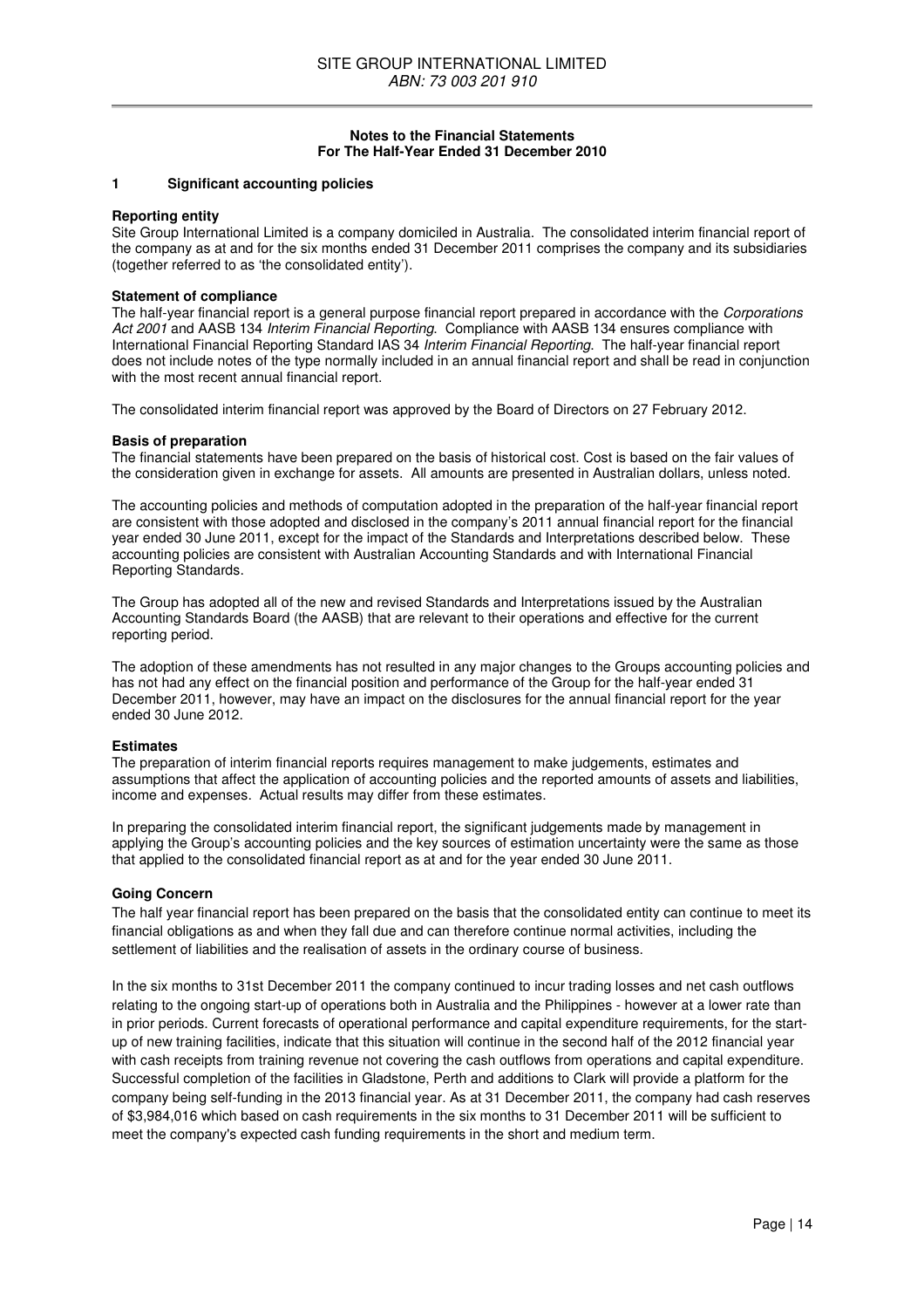The directors believe that at the date of the signing of the financial statements there are reasonable grounds to believe that, having regard to the matters set out above, the entity will meet its operational cash flow forecasts; continue to have the support of its investors and raise sufficient funds (if needed) to meet the company's anticipated cash flow requirements so that it can meet its obligations as and when they fall due.

In the event that the company does not meet its forecast operational cash flows or, if required, raise sufficient capital to meet its cash flow objectives there is material uncertainty whether the entity will continue as a going concern and as a result whether it will realise its assets and extinguish its liabilities in the normal course of business and at amounts stated in the financial report. No adjustments have been made relating to the recoverability and classification of recorded asset amounts and classification of liabilities that might be necessary should the company and/or consolidated entity not continue as going concerns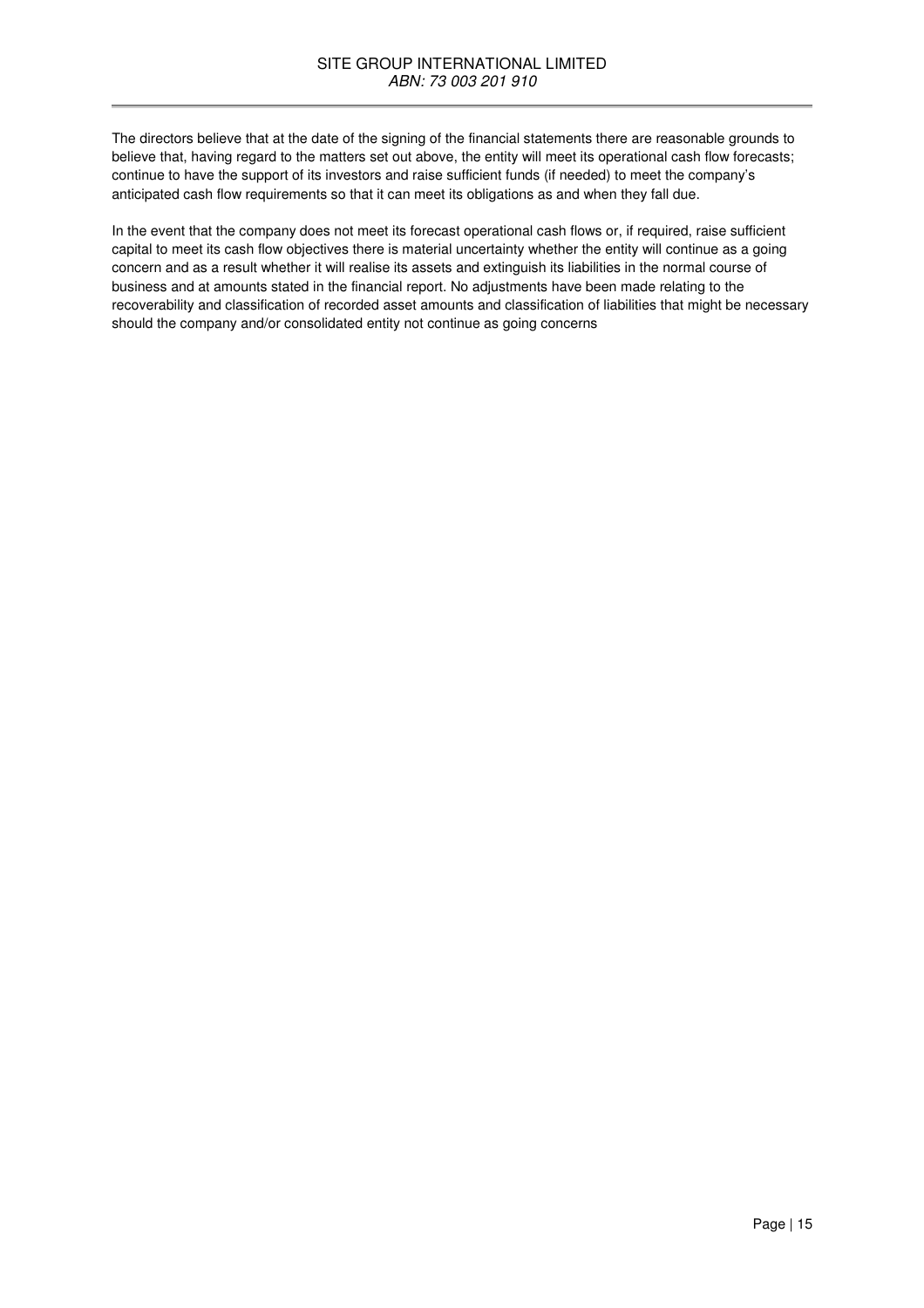### **2 Segment information**

AASB 8 requires operating segments to be identified on the basis of internal reports about components of the Group that are regularly reviewed by the chief operating decision maker in order to allocate resources to the segment and to assess its performance.

Information reported to the Group's Chief Executive Officer for the purposes of resource allocation and assessment of performance is more specifically focused on the geographic location of customers. The principal geographical locations of customers are Australia and the Philippines

The Group operates primarily in the vocational training and management services industry in Australia and the Philippines.

The following is an analysis of the revenue and results for the period, analysed by reportable geographical segment, for the period under review.

|                                                        | Segment revenue<br>Half-year ended |            | Segment result<br>Half-year ended |            |                       |                       |
|--------------------------------------------------------|------------------------------------|------------|-----------------------------------|------------|-----------------------|-----------------------|
|                                                        | 31 Dec 2011                        | \$'000     | 31 Dec 2010<br>\$'000             |            | 31 Dec 2011<br>\$'000 | 31 Dec 2010<br>\$'000 |
| <b>Continuing operations</b>                           |                                    |            |                                   |            |                       |                       |
| Australia:<br>External customer<br>Inter-segment       | 872,162<br>481,646                 | 1,353,808  | 229,829<br>412,510                | 642,339    | (1,326,540)           | (1,983,179)           |
| The Philippines:<br>External customer<br>Inter-segment | 210,305                            | 210,305    | 284,777                           | 284,777    | (2,251,999)           | (1,836,806)           |
| <b>Total Segments</b>                                  |                                    | 1,564,113  |                                   | 927,116    | (3,578,539)           | (3,819,985)           |
| Adjustments and eliminations                           |                                    | (481, 646) |                                   | (412, 510) | 323,728               | (1,348,925)           |
| Consolidated revenue                                   |                                    | 1,082,467  |                                   | 514,606    |                       |                       |
| Loss for the period                                    |                                    |            |                                   |            | (3,254,811)           | (5, 168, 910)         |

The following is an analysis of the Group's assets by reportable geographic segment:

|                              | 31 Dec 2011<br>\$'000 | 30 Jun 2011<br>\$'000 |
|------------------------------|-----------------------|-----------------------|
| <b>Continuing operations</b> |                       |                       |
| Australia                    | 17,688,757            | 10,846,242            |
| The Philippines              | 5.442.651             | 5,402,540             |
| Total segment assets         | 23,131,408            | 16,248,782            |
| Adjustments and Eliminations | (12,301,541)          | (10, 318, 215)        |
| <b>Consolidated Assets</b>   | 10,829,867            | 5,930,567             |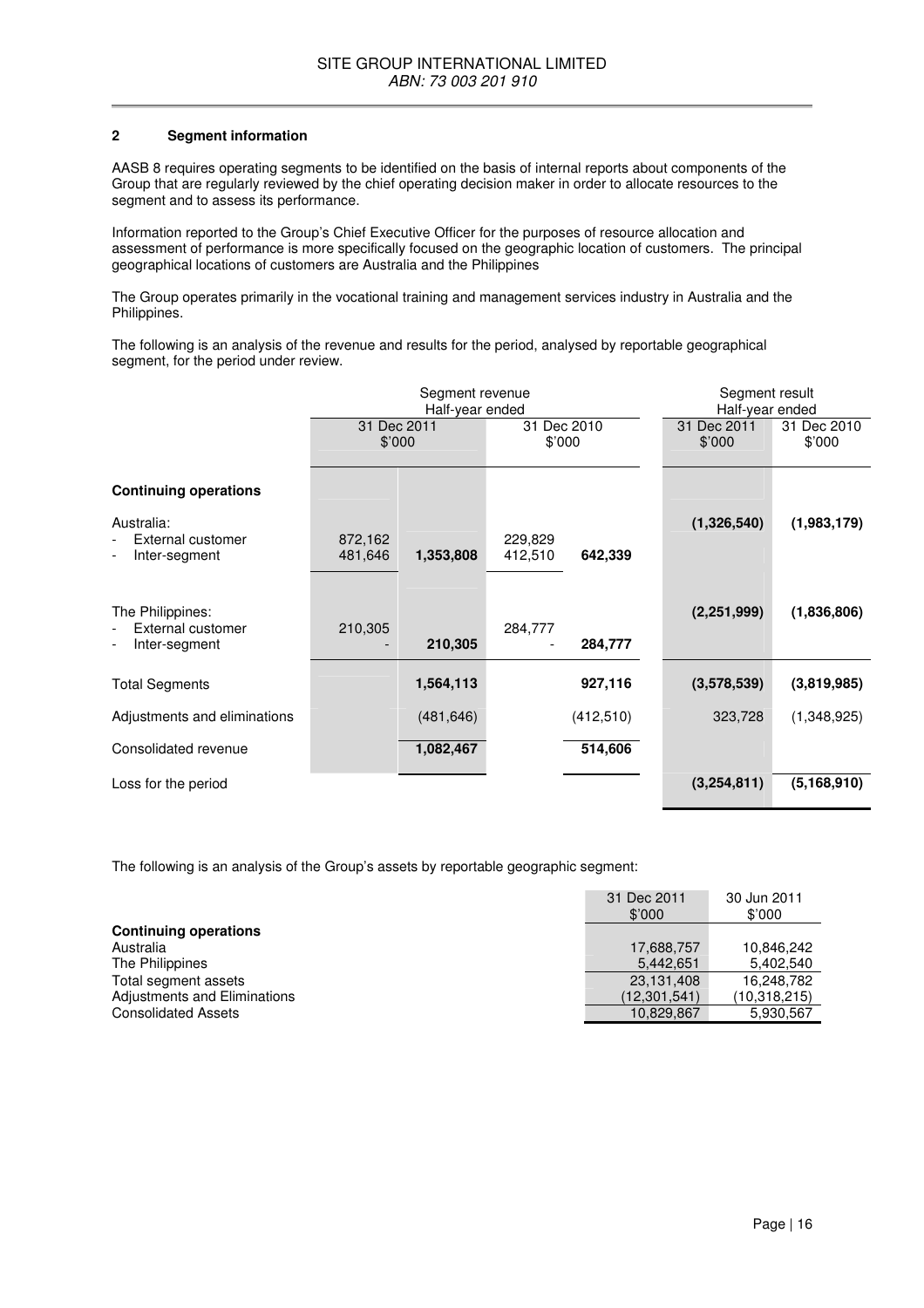### **3 Issued Capital**

Issued capital as at 31 December 2011 amounted to \$24,223,706 (212,448,482 ordinary shares).

During the period the following movements in contributed equity occurred.

| Movement in ordinary shares on issue                                  | <b>No. Shares</b> | \$          |
|-----------------------------------------------------------------------|-------------------|-------------|
| At 1 July 2008                                                        |                   |             |
| Share issue on 29 May 2009                                            | 40,000,000        |             |
| Shareholder equity contribution                                       |                   | 53,496      |
| At 30 June 2009                                                       | 40,000,000        | 53,497      |
| Share issue on 31 July 2009                                           | 32,000,000        | 4,800,000   |
| Shareholder equity contribution                                       |                   | 3,320,000   |
| Exercise of options on 19 June 2010                                   | 2,000,000         | 300,000     |
| At 30 June 2010                                                       | 74,000,000        | 8,473,497   |
| Share issue on 30 July 2010                                           | 18,221,121        | 3,644,224   |
| Share issue on 6 October 2010                                         | 267,480           | 53,496      |
| Reversal of shareholder equity contribution on issue of share capital |                   | (53, 496)   |
| Reversal of shareholder equity contribution on issue of share capital |                   | (3,320,000) |
| Share issue on 11 October 2010                                        | 8,375,000         | 1,675,000   |
| <b>Share capital of Site</b>                                          | 100,863,601       | 10,472,721  |
| Share capital of Lazco                                                | 7,471,000         | 1,494,300   |
| Share issue on 16 December 2010                                       | 25,000,000        | 5,000,000   |
| Share issue on 16 December 2010                                       | 700,000           | 105,000     |
| Transaction costs relating to capital raising                         |                   | (484, 103)  |
| At 30 June 2011                                                       | 134,035,101       | 16,587,918  |
| Conversion of notes to shares 4 November 2011                         | 18,710,000        | 1,871,000   |
| Conversion of notes to shares 19 December 2011                        | 21,517,106        | 2,151,710   |
| Rights Share Issue on 22 December 2011                                | 38,186,275        | 4,200,490   |
| Transaction costs relating to capital raising                         |                   | (657, 412)  |
| Shares to be issued on purchase of Sun Coast                          |                   | 70,000      |
| At 31 December 2011                                                   | 212,448,482       | 24,223,706  |

- On 29 May 2009, 40,000,000 \$0.000000025 shares were issued in return for cash.
- In FY09, expenses totalling \$53,496 were paid on behalf of the business by an existing shareholder.
- On 31 July 2009, 32,000,000 \$0.15 shares were issued for cash.
- In FY10, expenses totalling \$3,320,000 were paid on behalf of the business by an existing shareholder. These shareholder equity contributions were converted into ordinary shares in FY11.
- On 19 June 2010, 2,000,000 shares were issued on the exercise of 2,000,000 \$0.15 options.
- In FY11, shareholder loans totalling \$324,224 were provided to the parent entity for the purpose of funding the day to day operation of the business. On 30 July 2010, the board of directors resolved to convert these loans (in addition to the \$3,320,000 previously loaned by shareholders) into 18,221,121 \$0.20 ordinary shares.
- On 6 October 2010, the board of directors resolved to convert shareholder loans totalling \$53,496 into 267,480 \$0.20 ordinary shares.
- On 11 October 2010, 8,375,000 \$0.20 shares were issued for cash.
- On 16 December 2010, Lazco Ltd acquired Site Group Holdings Pty Ltd through the issue of 7,471,500 \$0.20 shares. Pursuant to the terms of AASB 3 'Business combinations,' this is a reverse acquisition. Site Group Holdings Pty Ltd is the accounting acquirer whereas Lazco Ltd is the legal acquirer.
- On 16 December 2010, 25,000,000 \$0.20 public offer shares were issued for cash.
- On 16 December 2010, 700,000 \$0.20 advisor shares were issued for services rendered in relation to the acquisition of Site Group Holdings Pty Ltd and the issuance of public offer shares. Of the total costs of these shares, \$35,000 relates to the issue of equity instruments. These costs were treated as a deduction from equity.
- Transaction costs of \$484,103 were incurred which related to the issue of equity instruments. These costs are treated as a deduction from equity.
- On 27 October 2011 a convertible note issue was successfully completed.
- On 4 November 2011 notes were converted into 18,710,000 shares at \$0.10 cents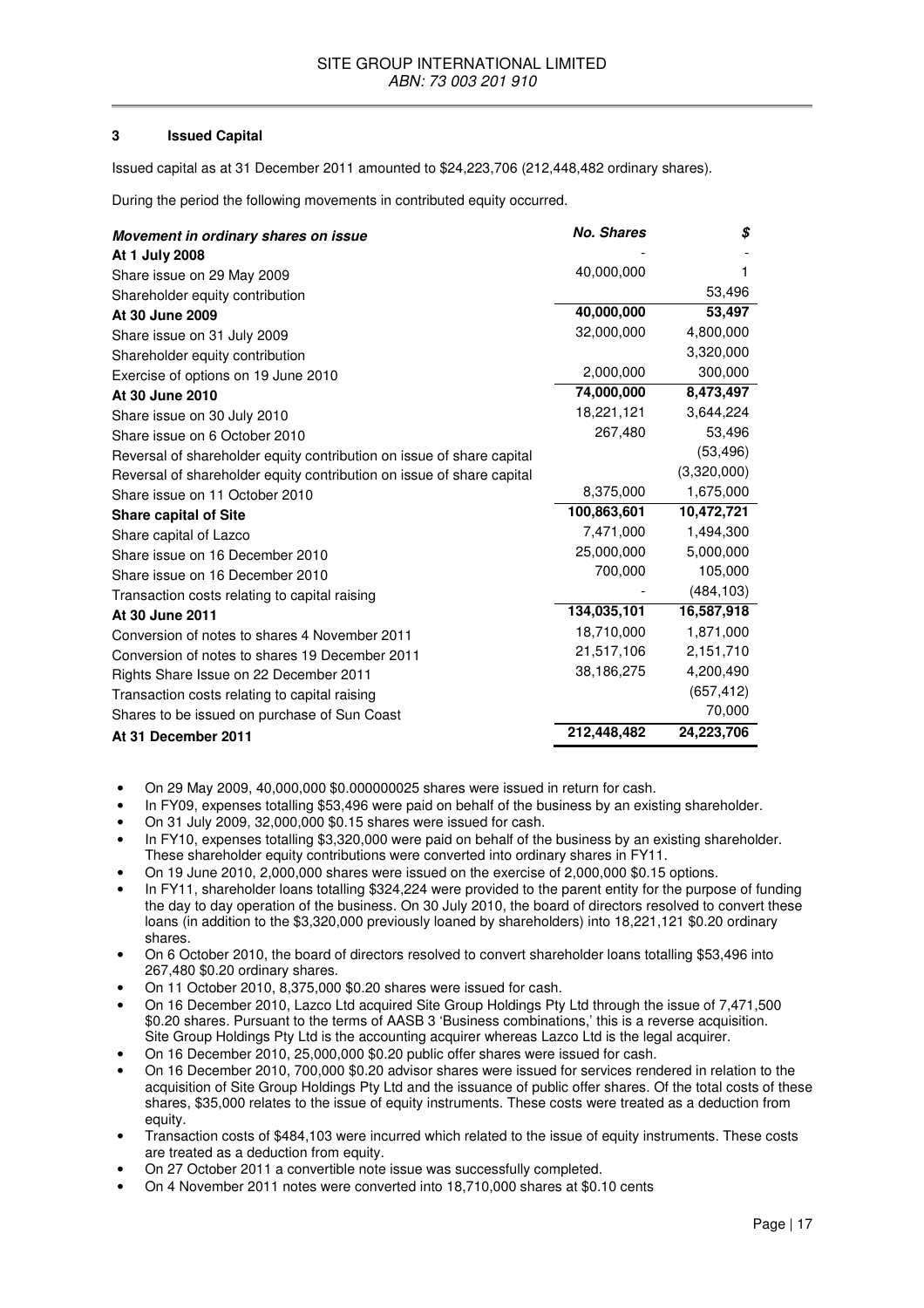- On 19 December 2011 notes were converted into 21,517,106 shares at \$0.10 cents
- On 22 December 2011 a rights issues was completed with the issue of 38,186,275 share at \$0.11 cents
- Transaction cost of \$657,412 were incurred which related to the convertible notes and rights issues. These costs are treated as a deduction from equity.

### **4 Business Combinations**

Acquisition of Sun Coast - Site Skills Group Pty Ltd

On 15 November 2011, the Group acquired assets and liabilities from Sun Coast Training and Accreditation and established a new subsidiary, Site Skills Group Pty Ltd, to hold these assets and liabilities. The acquisition was undertaken to secure the significant intellectual property in the form of licensed and accredited training courses held by Sun Coast Training and Accreditation. These courses will be delivered at Site Skills Group Pty Ltd's newly created training facilities in Gladstone and Perth. The acquisition has been accounted for using the acquisition method. The acquisition date fair value of acquired licences and course material is preliminary and may be adjusted as a result of obtaining a formal valuation within 12 months in accordance with AASB 3 Business Combinations. The half-year financial report includes the results of Site Skills Group Pty Ltd for the period from the acquisition date.

The provisional fair value of the identifiable assets and liabilities of Sun Coast as at the date of acquisition was:

|                                                   | Fair value recognised on<br>acquisition |  |
|---------------------------------------------------|-----------------------------------------|--|
|                                                   | \$                                      |  |
| <b>Assets</b>                                     |                                         |  |
| Property, plant and equipment                     | 524,856                                 |  |
| Intangible assets (licences and course material)  | 654,000                                 |  |
|                                                   | 1,178,856                               |  |
| Liabilities                                       |                                         |  |
| Employee provisions                               | (67,000)                                |  |
| Payables                                          | (41, 856)                               |  |
|                                                   | (108, 856)                              |  |
| Provisional fair value of identifiable net assets | 1,070,000                               |  |
| Goodwill arising from acquisition                 |                                         |  |
| <b>Purchase consideration</b>                     | 1,070,000                               |  |

|                                                                    | <b>Unaudited</b> |  |
|--------------------------------------------------------------------|------------------|--|
|                                                                    | \$               |  |
| Acquisition date fair value of purchase consideration transferred: |                  |  |
| Shares in Site Group International Limited, at fair value          | 70,000           |  |
| Cash paid                                                          | 1,000,000        |  |
| <b>Total consideration</b>                                         | 1,070,000        |  |
|                                                                    |                  |  |
| Net cash acquired with the subsidiary                              |                  |  |
| Cash paid                                                          | (1,000,000)      |  |
| Net cash outflow                                                   | (1,000,000)      |  |

From the date of acquisition, Site Skills Group Pty Ltd has contributed \$219,119 of revenue and \$832 of net profit before tax of the Group. The impact on revenue and profit if the combination had taken place at the beginning of the year is not determinable because separate information regarding revenues and expenses for the assets and liabilities acquired is not available.

The transaction costs of \$27,672 have been expensed and are included in other expenses in the statement of comprehensive income and are part of operating cash flows in the statement of cash flows.